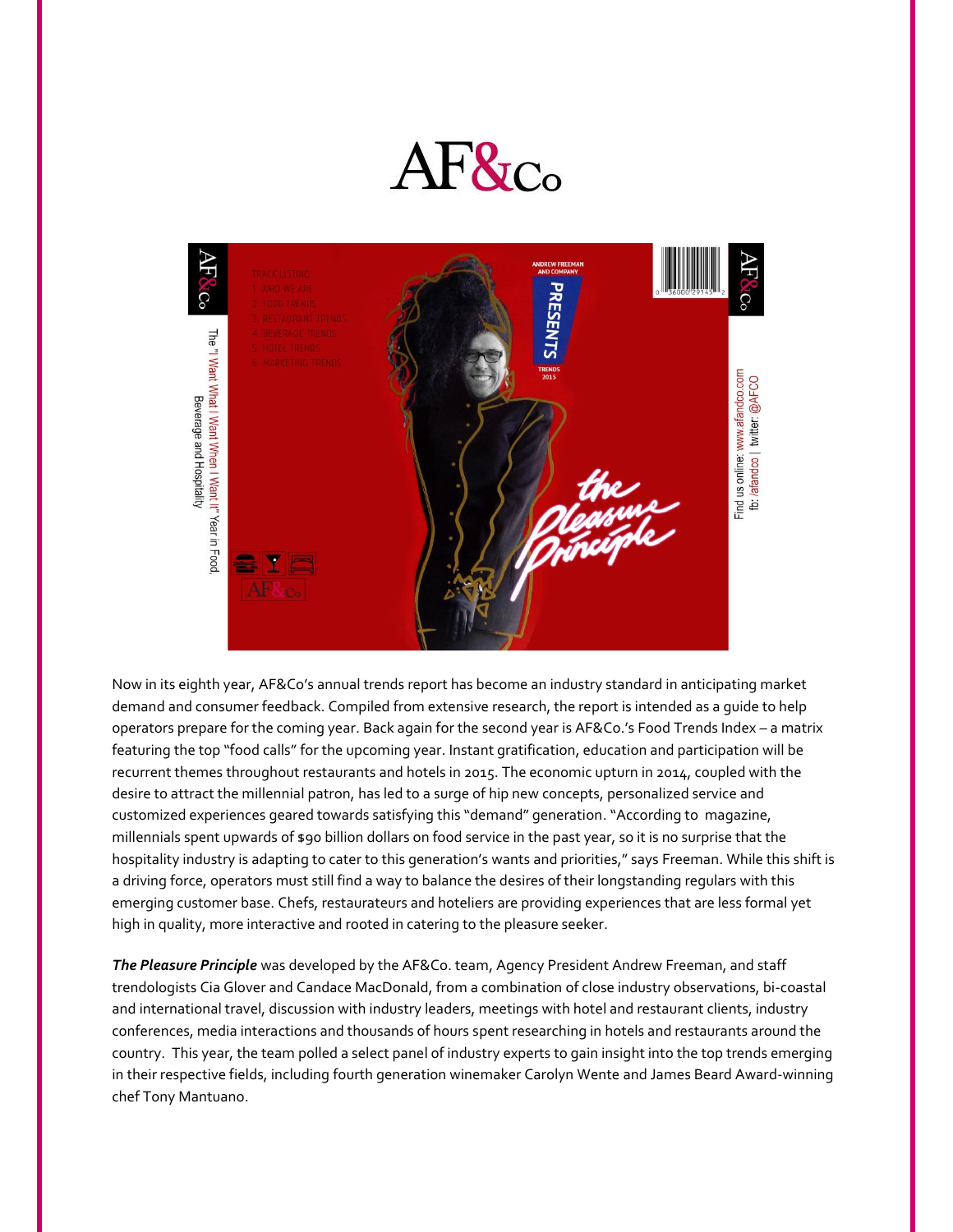## **TOP TRENDS & PREDICTIONS FOR 2015 ACCORDING TO ANDREW FREEMAN & Co.**

## *The Pleasure Principle:*

# *The "I Want What I Want When I Want It" Year in Food, Beverage and Hospitality*

| Yesterday      | <b>Today</b>               | Tomorrow             |
|----------------|----------------------------|----------------------|
| <b>Beets</b>   | Cauliflower                | Radish               |
| Caviar         | Sea Urchin                 | <b>Trout Roe</b>     |
| Kale Salad     | Cabbage Salad              | Banana Blossom Salad |
| Appletini      | The 15 Ingredient Cocktail | Old Fashioned        |
| Cayenne Pepper | Aleppo Pepper              | Marash Pepper        |
| Chop           | <b>Belly</b>               | Collar               |
| Sweet          | Umami                      | Sour                 |
| Asian Fusion   | French                     | Spanish              |

### **2015 Food Trends Index**

## **Food Trends**

### **Taco Mania**

We've seen modern Mexican food sweep the nation, and now chefs are honing in on traditional tacos.

- *Ex: Alex Stupak's single-minded new concept in New York City, Empellón al Pastor, serves tacos almost exclusively (including a killer version of its namesake).*
- *Ex: René Redzepi, arguably the world's best chef, is turning his attention to the hand-held food with his new taco shop in Copenhagen called Hija de Sanchez.*
- *Ex: Charleston James Beard Award winner Sean Brock recently opened Minero, a Mexican taqueria, in his hometown.*

### **Scrambled Soft**

First it was poached then deviled, now the new "it" egg is scrambled. And we're talking way beyond breakfast. Scrambled eggs are what's for dinner.

- *Ex: Hip Asian eatery Chino in San Francisco serves scrambled eggs with heirloom tomatoes and scallions under their "Snacky Whacky" menu category.*
- *Ex: Bobby Flay's new New York City Spanish-inflected restaurant Gato offers scrambled eggs with almond romesco, boucheron cheese and tomato confit toast.*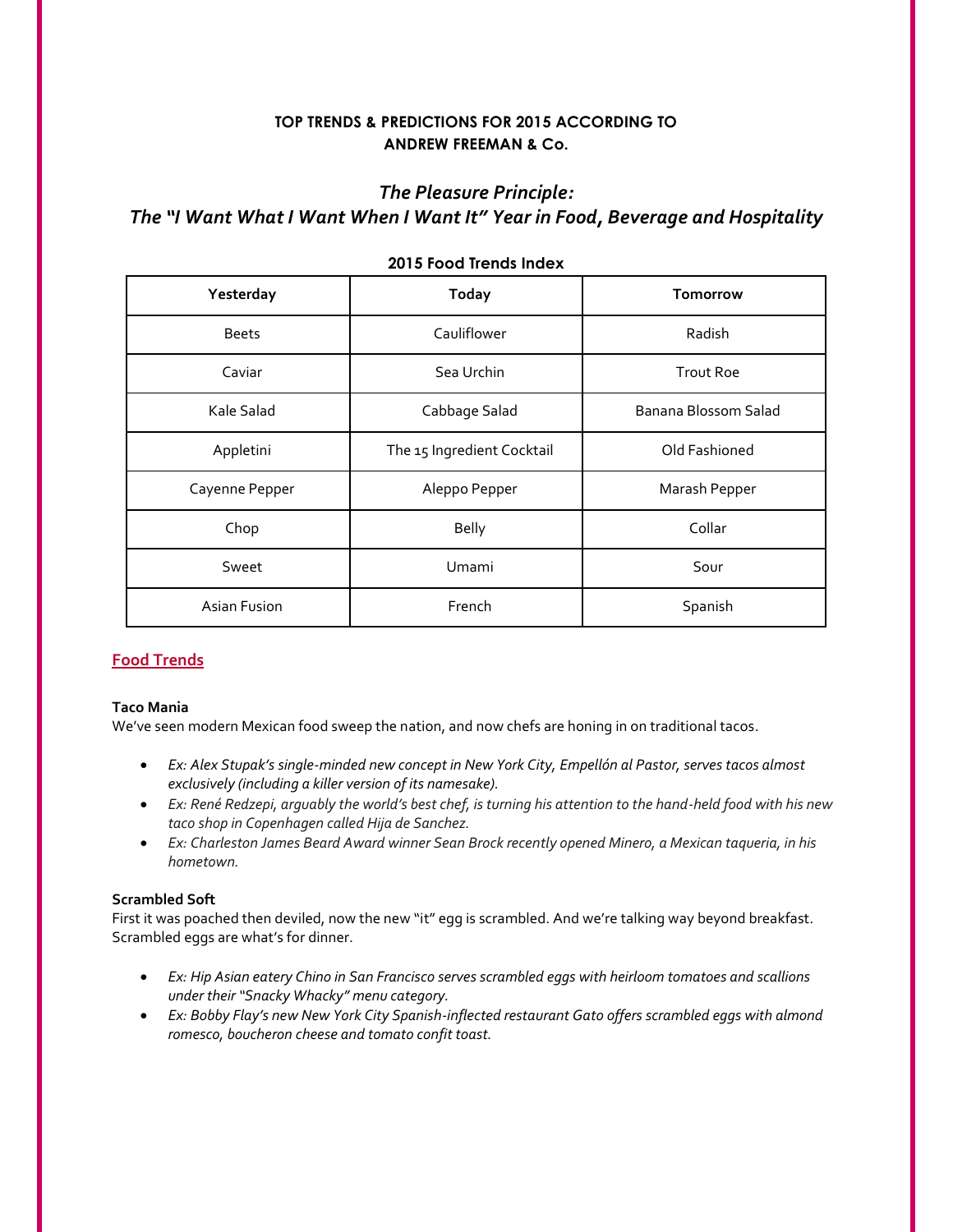### **Spice, Spice Baby**

These days' restaurants aren't afraid to bring the heat. And diners aren't afraid to accept the challenge. With the proliferation and popularity of authentic ethnic eats, there is no shortage of dishes that pack a punch.

- *Ex: Uncle Boons' Laab Neuh Gae is a spicy, chopped lamb salad that gets its serious kick from Thai bird's eye chilies.*
- *Ex: Flora (Oakland, CA) serves up a cocktail named "Carter Beats the Devil", a tequila-based drink with a bird's eye tincture.*
- *Ex: Sriracha is the go to condiment of the millennial generation, according to Restaurant Hospitality.*

### **Flavor without Fat**

Chefs are adding oomph to veggies with old-world cooking techniques instead of relying solely on fats to turn up the flavor.

- *Ex: Skewer something and get it roasting. At Narcissa (NYC) chef John Fraser roasts beets on the rotisserie for five hours until they are achingly sweet and deeply charred.*
- *Ex: At Steins Beer Garden & Restaurant (Mountain View, CA) they turn to smoke to add nuance and depth to vegetables and even fruit, providing hearty meat substitutes.*





### **Code Spread: Nduja**

It's spicy; it's porky; it's spreadable. The softer, malleable texture of nduja, a Calabrian spreadable cured meat, makes it a more flexible ingredient than other salami.

### *Ex: Nduja has long been a highlight of chef Staffan Terje's extensive charcuterie program at barbacco (San Francisco, CA).*

 *Ex: Blanca's (Brooklyn) chef Carlo Mirarchi often includes nduja-stuffed raviolo among the 25 or more courses he serves diners at his intimate Michelin two-starred counter.*

### **The Candy Man Can**

Retro, artisanal and newfangled, candy is coming on strong. Sweet and unique, house-made candies can be the perfect way to close out a meal.

- *Ex: Ice cream gummies come in flavors like strawberry and mint chocolate at Amé Amé in New York City.*
- *Ex: The Simple Farm (Scottsdale, AZ) makes award-winning goat's milk caramels with sea salt and bourbon vanilla.*

### **Mr. Softy**

Don't call it ice cream. Soft serve is popping up on dessert menus all over the country. Seasonal flavors, innovative sundae combinations and a plethora of sophisticated toppings make this nostalgic item decidedly modern.

- *Ex: The dessert menu at Alta CA (San Francisco, CA) is all soft serve sundaes with grown-up accompaniments. Our favorite? Sticky Toffee with chocolate soft serve, caramel, toffee and salt.*
- *Ex: Chicago's River Roast switches up their innovative soft serve offering daily. Recent flavors have included ginger-lemon grass studded with candied ginger and balsamic drizzled with quality balsamic vinegar.*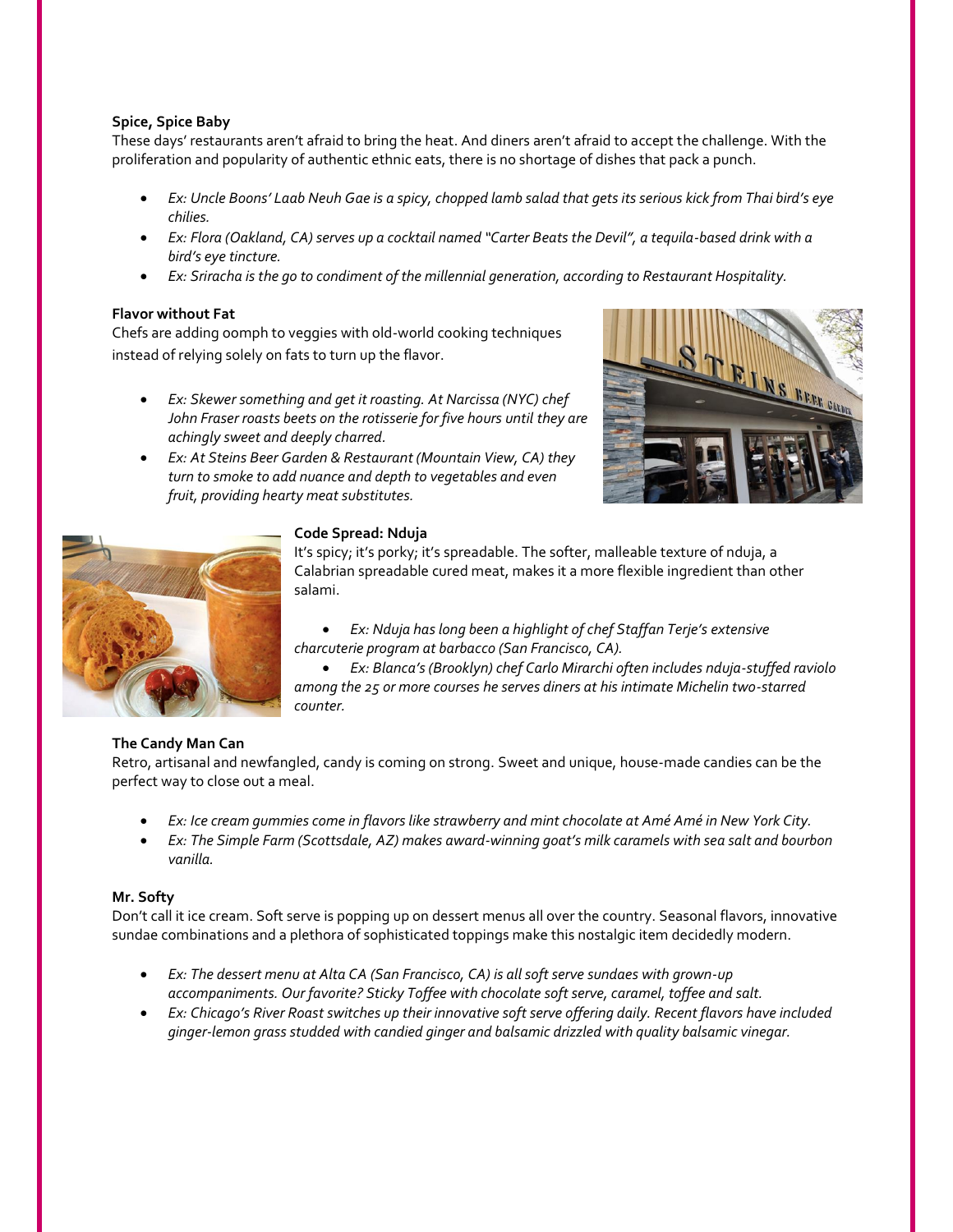### ¡**Muy Caliente!**

Tapas and tapas-style menus have become the standard for our new sharing culture, but we're having a love affair with the cuisine of Spain—as we're seeing traditional and modern Spanish concepts opening all over the country.

- *With so many American chefs training in Spanish restaurants like Mugariz and El Bulli, it's no surprise they return home wanting to showcase what they've learned by opening their own Spanish spots. Examples are*  Katie Button's acclaimed restaurant Curate (Ashville, NC) and BCN Taste & Tradition in Houston.
- *Ex: Canela Bistro Bar (San Francisco, CA) blends authentic Spanish ingredients and techniques with the ethos of California cuisine for a unique take on Spanish tapas culture.*
- *Ex: The cuisine is also moving beyond fine dining and crossing over into fast casual with the introduction of 100 Montaditos to NYC, a Spanish chain showcasing high quality, low priced bite-sized sandwiches.*

### **Pucker Up**

From pickles to vinegary shrub-based cocktails, we're into sour flavors. It's an easy way to add dimension to dishes and by refreshing the taste buds, it literally makes your mouth water.

- *Ex: The addition of mustards, pickled vegetables or even kimchi on a burger cuts through the richness of the meat and adds depth of flavor to every bite. E&O Asian Kitchen (San Francisco, CA) tops their burger with kimchi and Sriracha aioli.*
- *Ex: Shrubs are created by preserving fruit with vinegar, sugar and water. The bracing beverage can be used in cocktails, like the Gunnersbury Park at Sable Kitchen & Bar (Chicago, IL), which is a combination of Great King Street whisky, rhubarb shrub and spices.*



## **Flipping Out**

With the addition of savory pancakes to dinner menus, chefs are proving batter is a versatile canvas for a variety of flavors.



 *Ex: San Francisco's State Bird Provisions has a whole pancake section on their menu, which includes combinations like sourdough and sauerkraut as well as whole grain cheddar pancakes with heirloom tomatoes and roasted garlic.*

 *Ex: Chef Robin Song's Korean Late Night Pop-up at Hog & Rocks (San Francisco, CA) includes a zucchini pancake, a nod to traditional Korean snacks, topped with jalapenos and served with a soy chili dipping sauce.*

## **The Original Hybrid**

It doesn't get much better than buttery toasted rye, melty cheese and a juicy beef patty. That's the beauty of a patty melt—part grilled cheese, part cheeseburger, the whole is greater than the sum of its parts.

- *Ex: You can only get the patty melt at Parm (NYC) on Tuesdays, but with its intensely beefy, dry-aged LaFrieda patty, it's well worth thinking about all week.*
- *Ex: The signature burger at Park in Cambridge, MA is a patty melt and it's so popular that Boston Burger Blog readers declared it the best burger in the city.*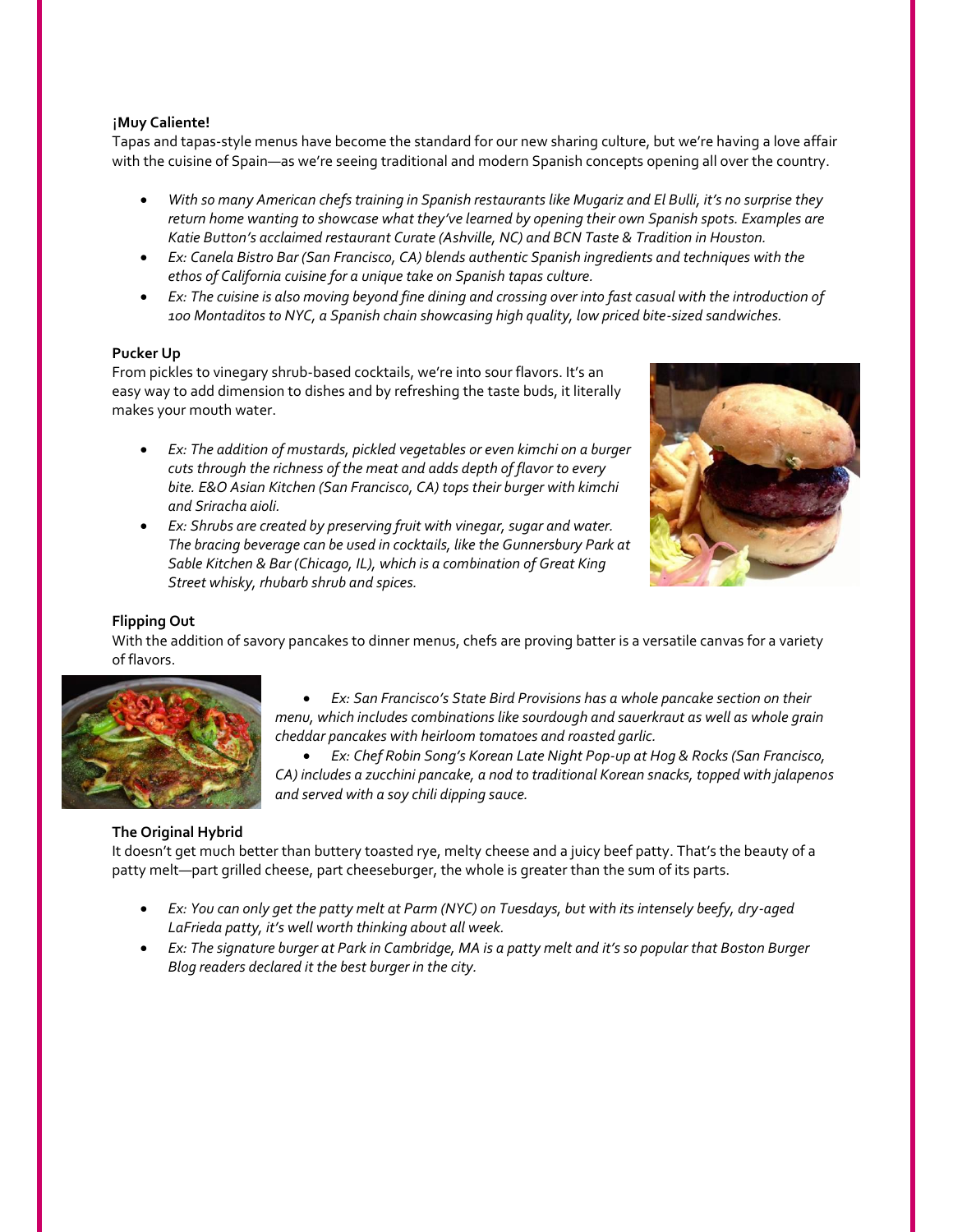## **Restaurant Trends**

### **Passion Projects**

Chefs and restaurant owners are no longer adhering to one style or cuisine. They're letting their passions be their guide and creating places that are an embodiment of what they love. They're also creating spaces that are less formal and more fun—allowing diners to let loose and feel taken care of.

- *Ex: Durham, NC's Rose's Meat Market & Sweet Shop may seem to be an unlikely pairing, but it's a match made in heaven. With a little bit of sweet, a little bit of savory and ramen on Wednesdays, they are reaping the rewards of doing what they love.*
- *"I want to have a restaurant where you always can sit down and have a choice...I don't care what you do. Come on in. Call your friends. Have them squeeze in…I want it to be everything I don't find [in other restaurants]," says Jody Williams about her new NYC spot Via Carota (with partner Rita Sodi).*

### **Rise of the Small City**

Forget New York City and Los Angeles—think Asheville, Oakland and San Antonio. What small cities lack in hustle and bustle, they make up for in affordability, which allows for experimentation and bold choices.

- *Ex: Chef [Gavin Kaysen](http://gavinkaysen.com/) left the Daniel Boulud empire to open his own spot, Merchant, in Minneapolis.*
- *Ex: Chef Hugh Acheson has long dominated the dining scene in Athens and Atlanta and continues to expand his Georgia empire with the opening of The Florence in Savannah.*

### **Chefs in Residence**

Limited-run culinary residences are now de rigueur. It might be a teaser to a full-blown concept or a quick trip to a new city, either way chefs aren't afraid to take the show on the road.

- **Ex: This fall Food & Wine launches the second iteration of their Chefs Club in New York City's Puck Building.** *Four Best New Chef alums from the magazine make up the list of heavy-hitter chefs in-residence, including Portland, OR's Gabriel Rucker of Le Pigeon and Erik Anderson, formerly of the Catbird Seat in Nashville.*
- *Ex: Heston Blumenthal, one of the most influential chefs in the world, is moving his three Michelin-starred Fat Duck restaurant from a village in England to a casino in Melbourne, Australia for six months in 2015.*

### **The Balancing Act**

With living costs rising and the debate to raise the minimum wage raging, restaurants are facing a unique dilemma. With hourly employees in the kitchen and tipped staff in the front of house, how do restaurant owners maintain a quality workforce with unbalanced pay scales? We predicted the end of traditional tipping last year and this inequality might force the issue to a climax.

*Ex: At the time of the creation of this report (October 2014) five Bay Area restaurants, including Bar Agricole, Comal and Duende, announced the move to a 20% automatic service charge in lieu of elective tipping. The earnings will be pooled and divided between front and back of house workers.*



## **Apron Artistry**

Chefs are turning to artisans to create durable and fashionable aprons to give personality to their chef's whites.

 *Ex: Los Angeles-based designers Hedley & Bennett are taking the food world by storm. With David Chang, Nobu Matsuhisa and Mario Batali all wearing their aprons, it's easier to list who isn't rocking their custom designs.*

 *Ex: The chefs at Spiaggia (Chicago, IL) are outfitted in aprons fashioned by Made in Carcere, an Italian company that collaborates with non-profits to produce handcrafted products with prison workers—inspiring second chances through craft and artistry.*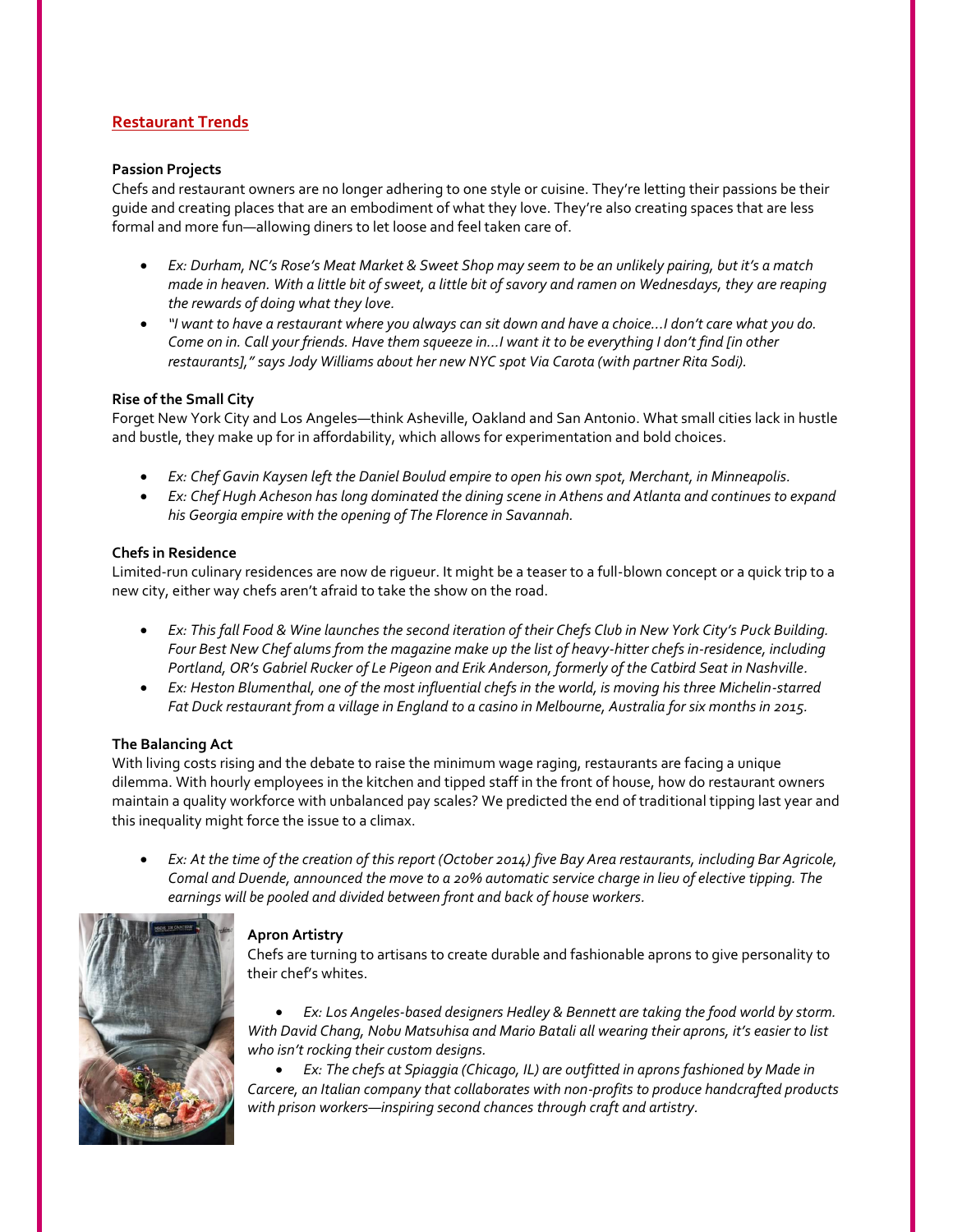### **Incubation Period**

The economy is on the upswing and the demand for artisanal products continues to grow. There has never been a better time to start that cookie business, sandwich delivery service or neighborhood bistro. Culinary Incubators are popping up all over the country to help these new food entrepreneurs lower the barriers to entry in this tough industry.

- *Ex: Membership in Washington, DC's Union Kitchen means access to affordable, licensed professional kitchen space, training programs and distribution.*
- *Ex: The Dinner Lab showcases emerging chefs in a pop-up environment. Feedback from the diners helps them develop and hone their concepts and dishes before launching restaurants of their own.*

### **Food Curation for the Masses**

Local vendors, artisanal offerings and celebrity chef-helmed concepts have become the norm at airports,

ballparks and malls around the country. No matter where we are, we want quality dining choices.

- *Ex: Top Chef winner Michael Voltaggio chose to open the second branch of his sandwich bar, ink.sack, at the Los Angeles International Airport.*
- *Ex: You can find Atlanta celebrity chef Linton Hopkins's famous double-decker burger at the city's Turner Field.*
- *Ex: Westfield San Francisco Centre offers mall shoppers elevated dining options far beyond standard food court fare, including eats from celebrity chef Martin Yan's M.Y. China.*





## **Eat, Drink, Play**

Game halls are the next big thing. Adding an interactive gaming element to the bar atmosphere keeps people drinking and makes places a destination instead of a stop along the way.

 *Ex: With a beer garden, bowling and bocce Oakland, CA's Plank keeps the fun under one roof.*

 *Ex: Denver is set to welcome 6,000-square-foot RheinHaus to their restaurant ranks. The Bavarian beer hall will feature bocce ball courts to keep the drinks and fun flowing.*

## **Crowd Fun(ding)**

Since 2009, close to 3,000 food and restaurant projects have raised \$41.47 million through Kickstarter. Small pledges (\$50 or less in some cases) can add up quickly and allow chefs and restaurateurs to stay true to their visions without the influence of private backers.

- *Ex: Kyle Itani and Jenny Schwarz were ahead of the trend when they used Kickstarter to help fund their Japanese-influenced Oakland eatery Hopscotch in 2012. Fun rewards like a customized scotch tasting and exclusive invites to industry night potlucks helped them reach their \$20,000 goal.*
- *Ex: Chef Kevin Sousa used Kickstarter to raise more than \$300,000 to fund the creation of Superior Motors in Braddock, PA. Part fine dining, part community job-training resource and part urban farm—the space will open in 2015 and is meant to lead a revitalization of the ailing steel mill town.*

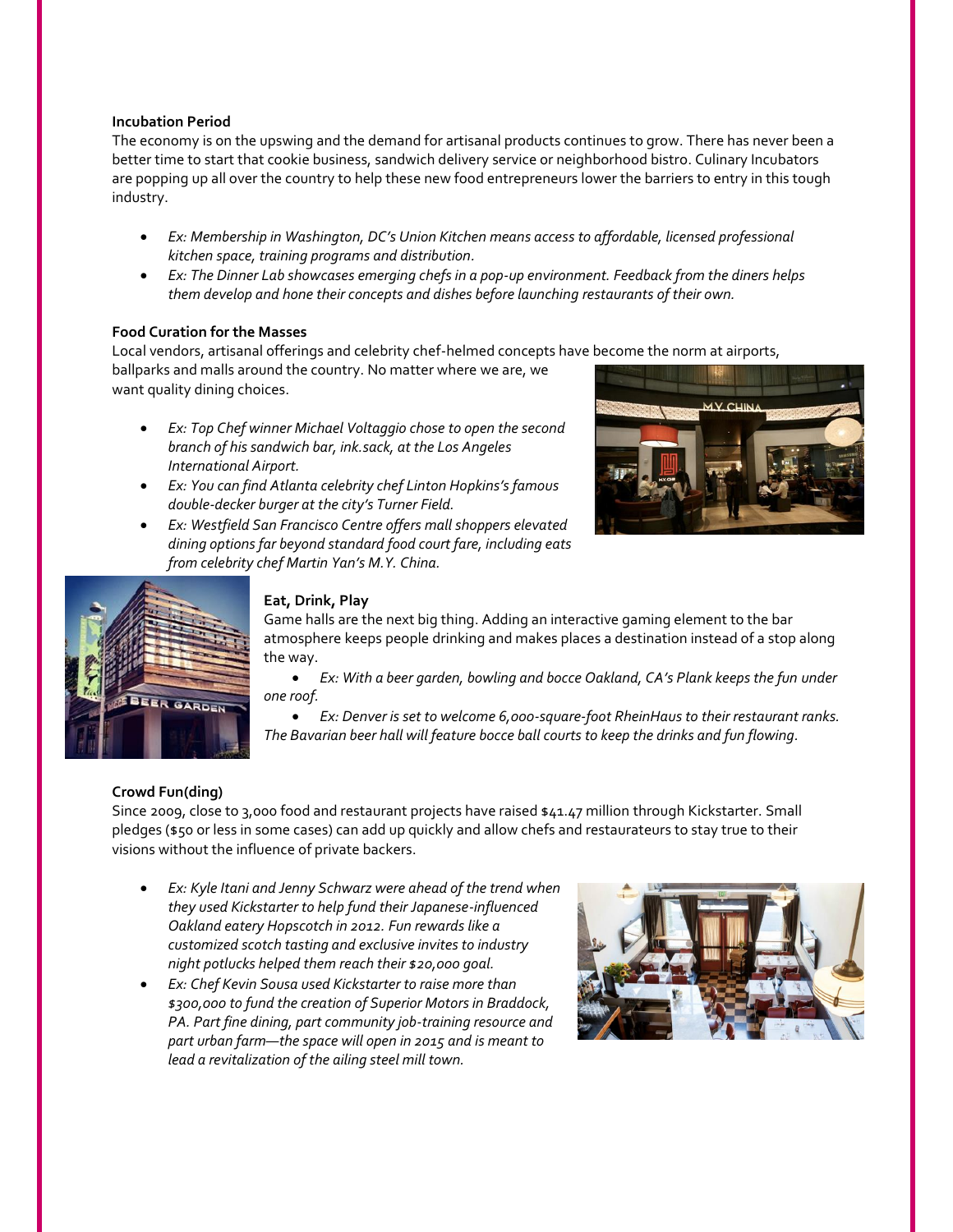

## **The Incredible Shrinking Lunch Hour**

Sadly, it seems not many people have time for a leisurely lunch anymore. Working at one's desk during lunch has become the norm and restaurants are adapting to this trend in a variety of ways.

 *Ex: Chris Cosentino closed perennial favorite Incanto and opened Porcellino (San Francisco, CA) in its place. The new, casual spot boasts a take-out friendly, all-day menu, as well as a market element to order sliced cured meats, wine and other specialty food items.*

 *Ex: Downtown San Francisco's Claudine offers their lunch menu for delivery through Caviar, a new delivery website that focuses on higher end restaurants.*

 *Ex: Copita Tequileria y Comida (Sausalito, CA) offers tacos and more to their local community with LittleCo To Go.* 

## **High Class Casual**

A growing number of higher-end fast casual concepts (many helmed by fine-dining chefs) are emerging to satisfy the demand for great food, fast and at lower prices. No longer just for the lunch crowd, these concepts are thriving during the dinner rush.

- *Ex: Souvla (San Francisco, CA) is inspired by Greece's casual, neighborhood souvlaki joints. It offers a simple, yet perfectly executed concept.*
- *Ex: Adam Fleischman, of Umami Burger fame, is expanding his fast casual empire with concepts like ChocoChicken (fried chicken made with chocolate) and Chop Daddy's. He's also partnering with Joshua Skenes (Saison, San Francisco) to roll out Fat Noodle, an Asian noodle concept that will be open from 11am until 2am every day.*

## **The Sweet (and Savory) Side of Life**

The division between the pastry line and the rest of the kitchen is fading. Pastry chefs are contributing to savory dishes and even opening their own shops to serve selections of sweet and savory items.

 *Ex: Pastry chef Kaley Laird at San Francisco's Aveline has her hands in a number of dishes on the restaurant's dinner menu including an avocado trio which features a savory avocado ice cream.*



 *Ex: Maurice Luncheonette (Portland, OR), the brainchild of pastry chef Kristen Murray, has been garnering national acclaim for its innovative pastries, but also its savory lunch offerings like polenta clafouti topped with a farm-fresh poached egg.*

## **All Together Now**

More than just a special pre-fixe, Sunday Suppers are becoming a time for adventurous cooking. By offering one set menu (often family style) chefs can tackle more ambitious and complex dishes or experiment with new techniques or cuisines.

- *Ex: Sundays at the Bachelor Farmer (Minneapolis) often mean whole-roasted animals and challenging dishes that need the time and attention of a whole day.*
- *Ex: John Fleer uses his Sundays at Rhubarb (Asheville) to encourage the act of eating together. Guests sit at communal tables with friends and strangers to savor family-style menus of locally-sourced fare.*
- *Ex: Poggio (Sausalito, CA) moves Sunday to mid-week with its weekly Tuesday Night Supper, a series of family-style meals reminiscent of chef Ben Balesteri's Italian-American childhood family dinners.*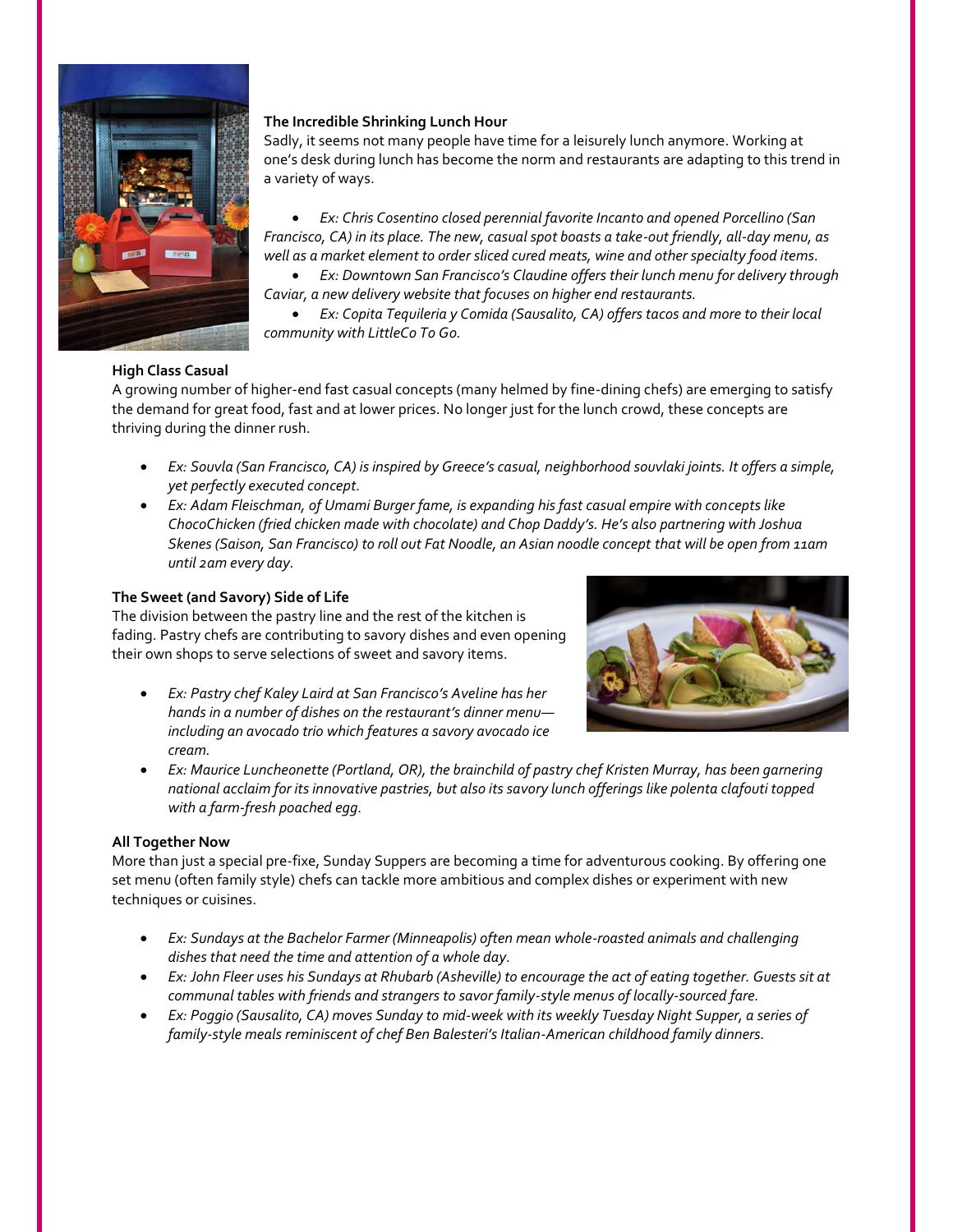### **Take Me Out Before You Go Go**

You've served your guests a spectacular multi-course meal; they're packed to the gills and heading home. While the tradition of sending them on their way with a pastry or granola for the morning after is going strong, some chefs are thinking outside of the breakfast box for their unique takeaway treat.

 *Ex: Rose's Luxury (Washington D.C.) is topping many of the best new restaurant lists this year—and for good reason. Chef/owner Aaron Silverman takes food, hospitality and happiness very seriously. After an unforgettable private feast on the restaurant's roof garden, guests walk away with a throwback bag lunch complete with brisket sandwich, Utz potato chips and a Capri Sun.*

### **Just Say No**

Dietary restrictions and food aversions are on the rise. Restaurants are starting to take a firmer stance on special requests—in an effort to stay true to their concept. "Sometimes we have to say no to customized dish requests," says Stacy Jed, owner of Bluestem Brasserie (San Francisco, CA). "We can omit elements or ingredients, but doing switches compromises the integrity of the dish and the experience we are trying to create for guests."

## **Beverage Trends**

### **Who You Calling Shorty?**

The solution to cocktail indecisiveness? The short cocktail. Miniature versions of full-sized cocktail offerings for those who can't decide what to order or for those who just want to sample a few things.

- *Ex: The drink menu at New York City's Alder offers "Shorts" of any of its cocktail selections for half off the full drink price.*
- *Ex: Look for "The Littles" at Dominick's (Los Angeles, CA). Three and half ounce portions of classic cocktails like a martini and a Manhattan are served for just \$4, but only during happy hour.*

### **Sorry, You Can't Take it with You (Except When You Can)**

Bartenders tip their hats to the past and add a bit of spectacle to their presentations by incorporating flasks into the mix.

- *Ex: Large format cocktails at Rose. Rabbit. Lie. at the Cosmopolitan in Las Vegas are served in customized glass flasks that guests can take home with them.*
- *Ex: The Robert Burn's Hunting Flask cocktail at Charles Phan's The Coachman in San Francisco is presented to guests in a small metal flask and poured tableside over a large block ice cube.*

### **Cider House Rules**

The craft beer movement has paved the way for an influx of artisan ciders. On tap, in bottles and even in the can, these easy drinking, sweet yet tart beverages are a welcome addition to bar menus.

- *Ex: The Seattle Cider Co. offers their tart and tangy Dry Hard Cider in a 16-oz can.*
- *Ex: Cider makes for great cocktails too. At the Yardbird (Miami, FL), the Porkchop cocktail plays on classic ingredients often paired with pork—apples and mustard—and mixes bourbon with house-made Dijon simple syrup, cider and thyme.*

### **Gin Up**

Gin in the latest alcoholic beverage to have its moment in the sun.

 *Ex: New York City's Gin Palace offers only gins and gin-based cocktails with more than 70 varieties available to sample, plus their house specialty—Gin & Tonic on tap.*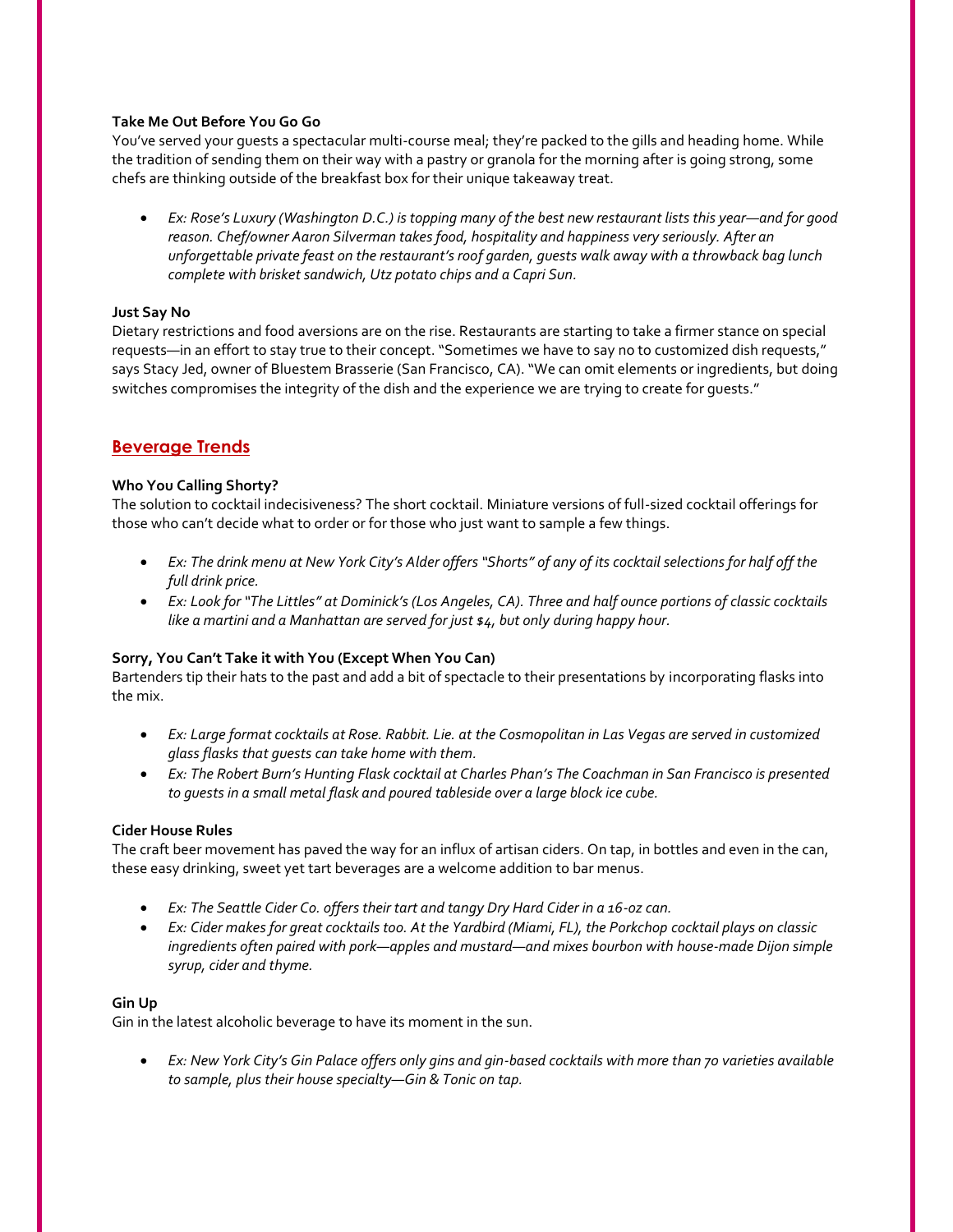*Ex: Spaniards are obsessed with their Gin Tonics (as they call them). Special bars dedicated to the mixed drink have sprung up all over the country—each one mixing up custom Gin & Tonics with obscure tonics and artisanal gins.*

## **That's Quite a Package**

Restaurant and wineries are getting creative and having fun with wine presentation.

- *Ex: Wine bottled in one-litre, old fashioned milk bottles? Yes please! Vaso di Marina is made by Portalupi Winery and can be found on the wine lists of Duboce Park Café and Precita Park Café in San Francisco, CA.*
- *Ex: Wine flights are served in test tubes at Wine Lab (Costa Mesa, CA), which is a fun nod to the bar's scientific name.*
- *Ex: Wine labels with bold creative names like WTF Pinot Noir and GR8 Cabernet Sauvignon will continue to rise in popularity, taking the snobbery out of wine drinking often associated with the Boomer generation.*

## **The Triple D: Dramatic Drink Delivery**

Restaurants and bars are sharing moments of delight and spectacle as they up their drink delivery game.

- *Ex: Gaspar Brasserie (San Francisco, CA) serves the Cafe Brulot, a classic New Orleans after-dinner drink, tableside, where it is set aflame before being extinguished with coffee.*
- *Ex: The Library at NYC's NoMad Hotel is taking bottle service to the next level. Bottles arrive on a custom-designed bar cart with three pre-mixed cocktails and all of the fixings. For example, a bottle of gin will come with the ingredients for a negroni, a southside and a gin-gin mule. You also receive cocktail tools, ice and a plethora of bitters, vermouths and sweeteners if you'd rather go freestyle.*



## **On the Vine—Wine World Trends**

- Sustainability Goes Mainstream: Virtually every winery and vineyard is continuing the movement towards a more holistic approach to growing grapes and making wine. It's a practical movement to adapt to changing conditions in both the economy and the environment.
- Blended Wines will continue to gain popularity and see double-digit sales growth.
- Easy-drinking wines from Portugal (Vinho Verde) and South America will continue to grow in popularity in the coming year.



## **Finesse the Frozen Daiquiri**

The Island Oasis machine meets the artisanal movement. Bartenders are creating house-made mixes with locally sourced, seasonal ingredients and loading up the machine for positive profit margins and crowd-pleasing slushes.

 *Ex: What's a Caribbean-influenced restaurant without frozen drinks? At Brooklyn's Battery Harris the slushy machines are pumping out Dark and Stormys made with toasted five-spice ginger reduction.*

 *Ex: Palm House (San Francisco, CA) offers a rotating seasonal frozen house specialty cocktail. Add a dark rum float if you are feeling extra decadent.* 

## **Into the Nitro**

The next big thing in coffee is nitrogen. Flash-brewed ice coffee is placed under nitrogen to enhance its natural sweetness while diminishing its acidity. When poured, the resulting nitro coffee delivers a stunning cascading effect and rich, creamy mouth feel. You might even mistake it for Guinness until you taste it.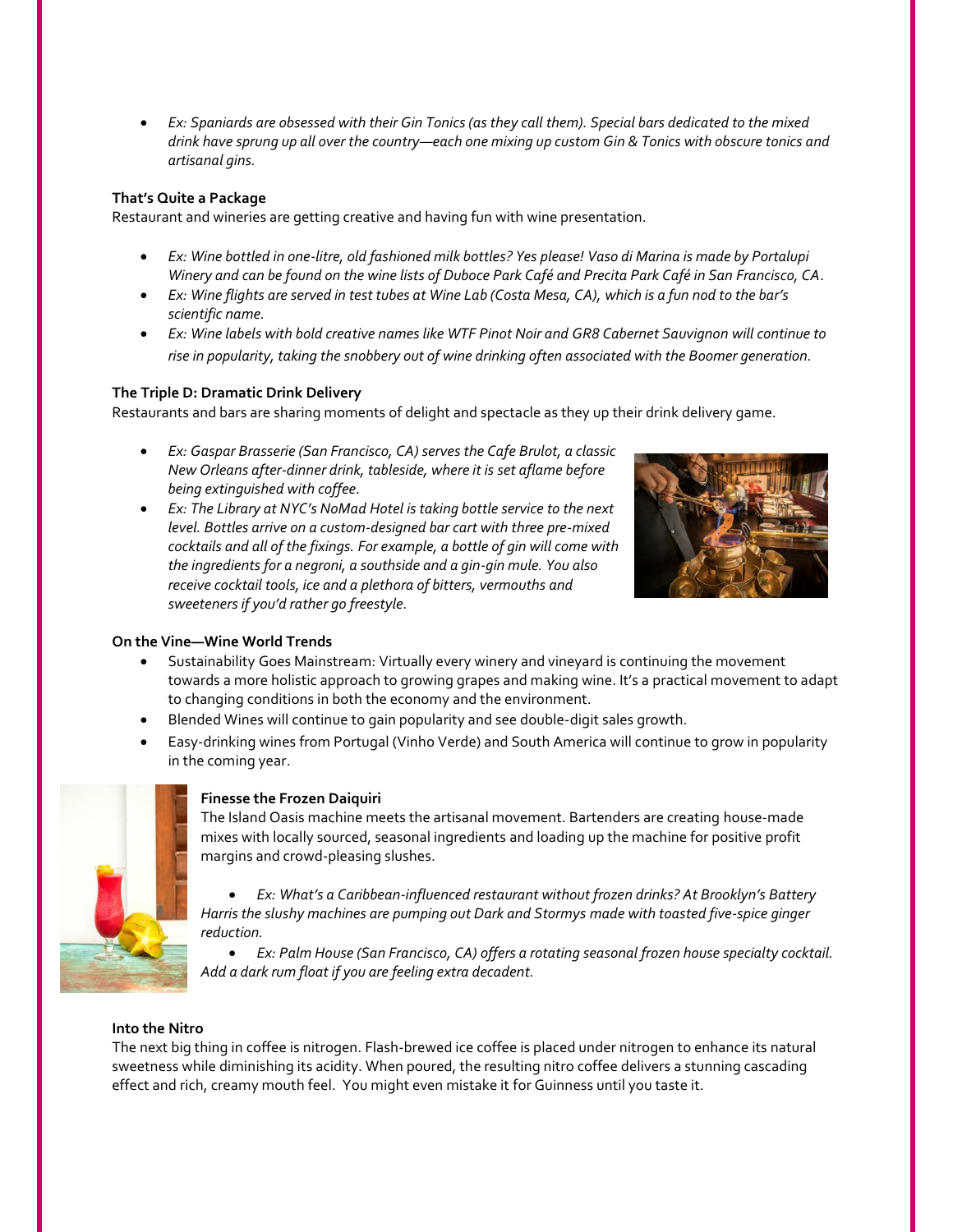*Ex: We're seeing this trend in third wave coffee houses across the country—including Portland's Stumptown, San Francisco's Coffee Bar (which serves Mr. Espresso coffee) and Minneapolis's Spyhouse.* 

## **Hotel Trends**

### **Feedback Loop**

User feedback goes to the next level in the new era of personalization. Interactive campaigns encourage engagement with the tangible benefits of customized rooms, personalized experiences and unique features that integrate fun at every opportunity.

- *Ex: Marriott's "Travel Brilliantly" campaign aims to make millennial business travelers feel like their room was designed for them by gathering their feedback across multiple multimedia platforms. The result? Plugs in all the right places, moveable tables and spa-like bathrooms.*
- *Ex: Marriott's new European concept, Moxy Hotels, will feature floor-to-ceiling Instagram walls in the lobby to showcase the guests' best snapshots #atthemoxy*

### **Extreme Green**

Guests value sustainability. How far are hotels willing to take it?

- *Ex: Tree-free toilet paper made of bamboo and sugarcane has been used at the Sundance Film Festival and Coachella.*
- *Ex: New hotel concept EVEN puts the emphasis on wellness, and uses all natural materials in its rooms, including eucalyptus fiber bedding.*

### **Happy Endings**

Cause-related marketing lets guests feel good about their purchasing decisions.

- *Ex: Joie De Vivre's You Can Make a Difference program encourages guests to engage with their existing charitable partners by giving them the option to add an additional \$1 to their bill for each night of their stay.*
- *Ex: The Warwick San Francisco adds heart to their Valentine's Day promotional package by contributing 10% of the proceeds from package sales to "Hearts in San Francisco" which benefits San Francisco General Hospital Foundation.*



### **Modern Catering – Going Up**

Taking a cue from high-concept modern chefs, caterers are pushing past traditional boundaries.

- *Live Gardens: Adding edible dirt to beautiful collections of farm-fresh vegetables creates a stunning display that is almost too perfect to eat.*
- *Cart Craze: State Bird Provisions (San Francisco, CA) has spawned a Dim Sum-style cart service frenzy in restaurants all over the country. Now, caterers are picking up the trend—expect to see meticulously plated dishes move around venues on custom-made carts.*
- *The Death of Yes: Caterers are finding their voice and their niche. The days of saying yes to whatever a client wants are gone — instead companies are developing and marketing specific styles they can become known for.*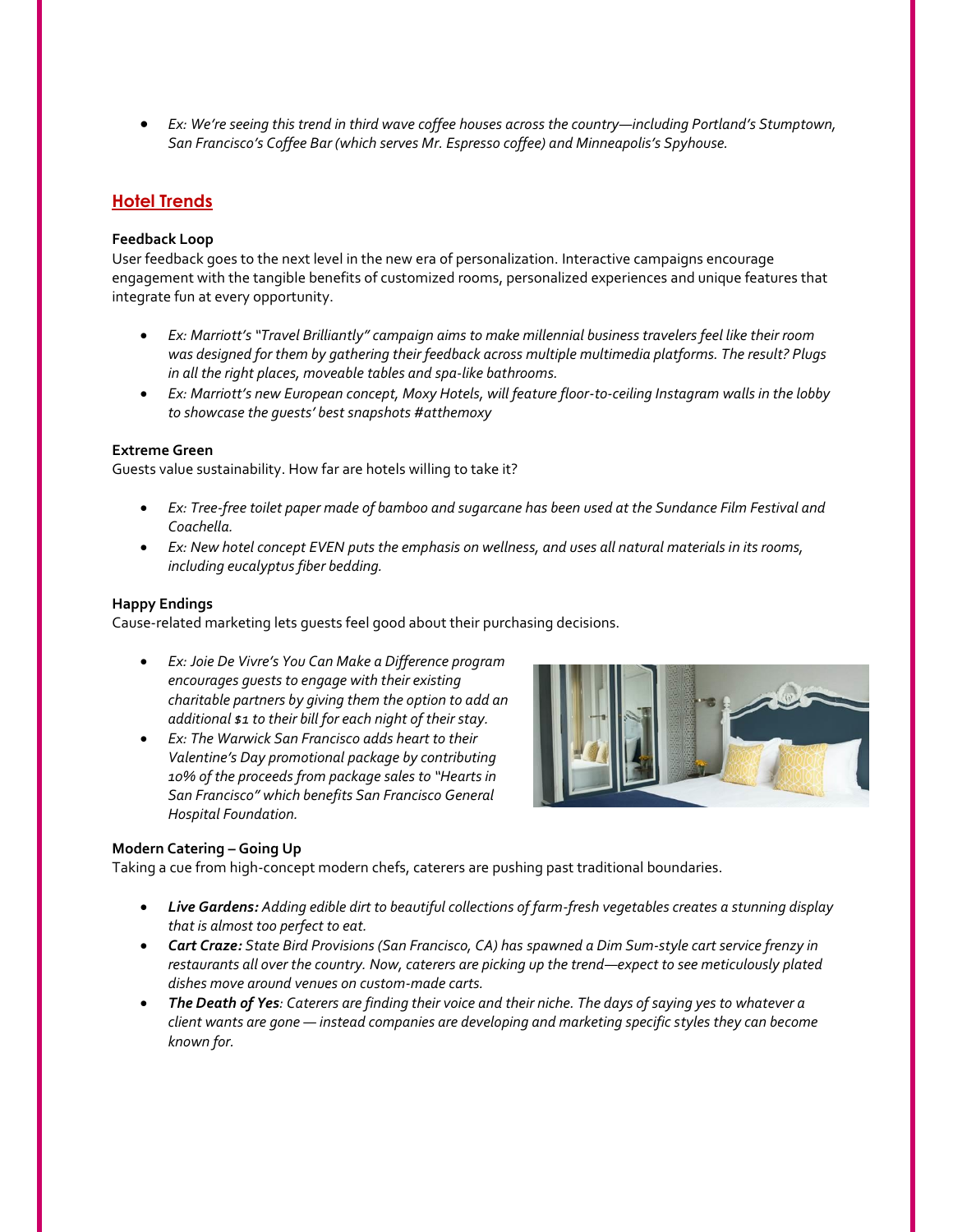### **Get Glampy With It**

Camping doesn't have to mean roughing it—enter glamping (glamorous camping). Mountain resorts and remote destinations have begun to add "camps" to their properties—luxurious tents decked out with electricity, top-ofthe-line bedding, gas stoves and full bathrooms. Guests can enjoy nature and all the creature comforts of a fourstar resort.

- *Ex: Dunton River Camp in the Colorado Rockies features eight canvas deluxe tents just feet from the Dolores River.*
- *Ex: The tents at Fireside Resort in Jackson Hole, WY come with Glamping Butlers to help tend campfires, fetch marshmallows or scare away bears.*

### **Breakfast Replacement Therapy**

Travelers are seeking out faster breakfast options which, in many cases, means skipping the hotel breakfast. How will hotels keep guests spending on property? We're seeing higher-end hotels and resorts begin to adopt on-thego marketplace concepts and casual coffee shops to offer in-house alternatives.

- **•** Ex: Elaine's Coffee Call at the Hotel Lincoln (Chicago, IL) is the hotel's hip coffee shop and offers attractive *alternatives to a full sit-down breakfast or lunch.*
- *Ex: Panzano at Denver's Hotel Monaco features the Breakfast with Wings program, where guests can order quick portable breakfast items to go.*

### **The Boomers are Still Booming**

Baby Boomers are responsible for more than 50% of all vacation dollars spent in the US. As these folks age, they aren't traveling alone—they're bringing their grandchildren along with them. Hotels and tourism companies are catering to these multigenerational family units.

- *Ex: The Nickelodeon Suites Resort (Orlando, FL) offers special Grandparent Packages designed to help make memories.*
- *Ex: Road Scholar, a non-profit educational travel operator, leads a number of intergenerational trips to adventurous destinations like Iceland, Kenya and the Galapagos Islands.*

### **Advice from the Cloud**

Hotels are making it easier than ever to plan vacation itineraries with virtual concierge technology.

- *Ex: Pin.Pack.Go from the Four Seasons uses Pinterest as a collaboration tool between guests and their*  concierges. Create a board, invite your Four Seasons destination to collaborate and the concierge will pin fun *activities and destinations you might enjoy.*
- *Ex: Brannan Cottage Inn (Calistoga, CA) is the first property in Napa Valley to use the HotelCloud app as an e-concierge platform. The app generates curated itineraries based on guests travel motivations—girl's weekend, harvest and more with access to the hotel's insider info and favorite spots.*

## **BYOE (Bring Your Own Entertainment)**

99% of guests travel with at least one mobile device. Of those, 45% travel with two devices and 40% travel with three or more. These devices aren't just for communicating—they house entertainment as well. Offering syncing services that attach devices to in-room televisions is just one more way hotels can make their guests feel taken care of.

 *Ex: MyMedia by Shodogg offers hardware free technology that enables any mobile device to securely connect to digital content and cast that content to any Smart TV screen.*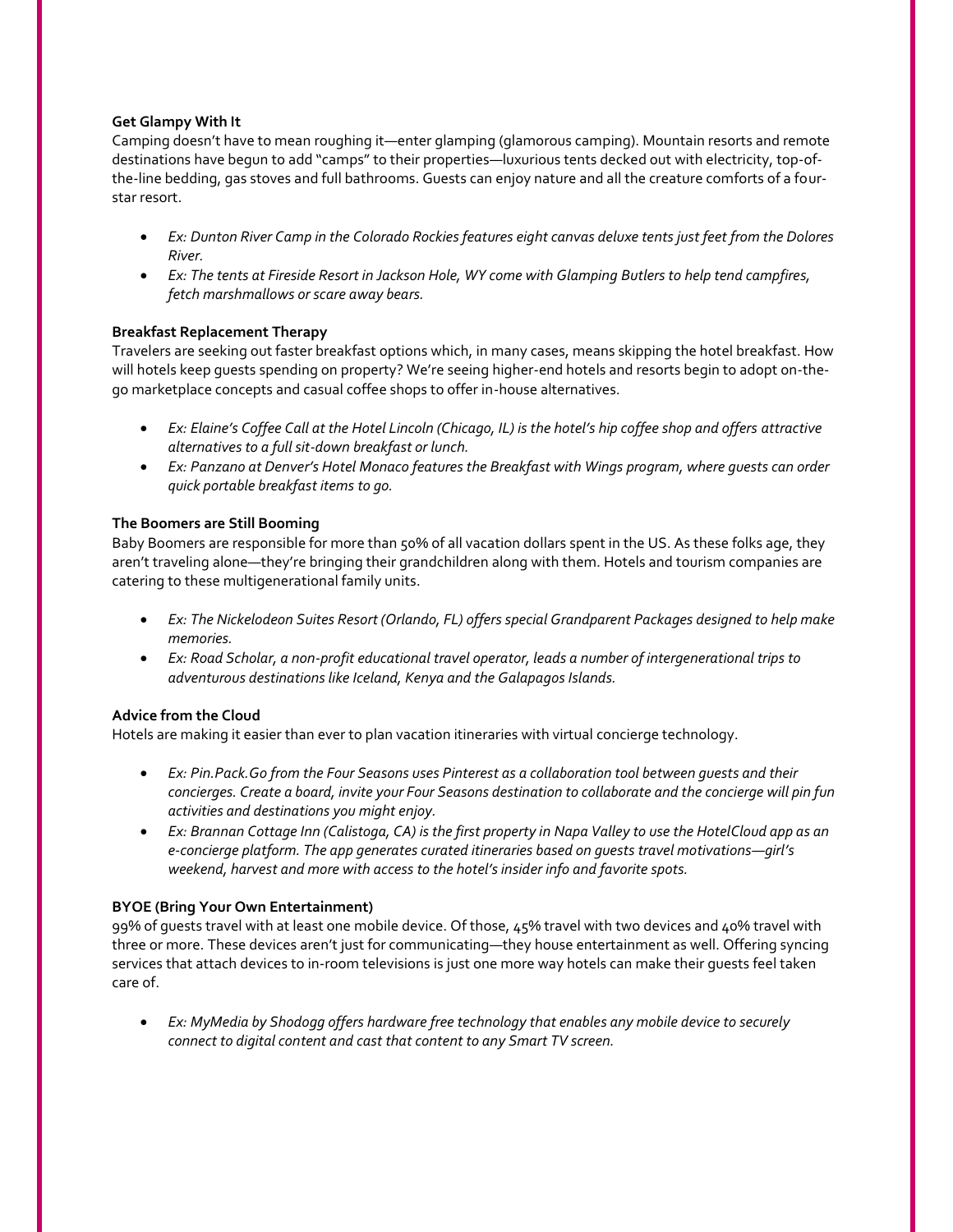## **Marketing Trends**

### **Delicious on Demand**

*Fortune* magazine recently reported "food-related businesses attracted \$2.8 billion in venture capital in 2013, with 2014 showing few signs of a cooling market." The tech boom has boiled over to the food world and its food delivery on steroids. Will these new companies find widespread success? Only time will tell.

*Ex:* Instacart, Postmates, Blue Apron, Munchery, Caviar, Mantry, Sprig, Forage, Chef'd, Good Eggs

### **Tech Crunch: Restaurant Edition**

Technology continues to work its way into the restaurant world too. With pay for play reservation apps, one-touch payment and apps that make wine lists work smarter, both diners and operators reap the benefits of smartphone technology.

- *Ex: WineStein works with a restaurant's menu to ascertain the best wine pairings given the existing inventory and shares the pairings with diners on their own phones. The restaurant can access data on how often a certain wine is viewed and paired.*
- *Ex: OpenTable isn't the only game in Reservation Town. SeatMe, Reserve, Resy, Sosh and Table 8, just to name a few, are providing stiff competition and some even offer a fee-based model where the reservations are available but for a price.*
- *Ex: Asking for your bill is so 2013. With Apple Pay integrating with OpenTable and apps like Covered, you'll never need to reach for your wallet again.*

### **What's Your Story?**

A great story is the key to a Millennial's heart. This savvy generation already knows about unique ingredients and the farm-to-table movement. What they want is authenticity and backstory into the places they frequent. Give them fun content that offers insight into the personalities and stories behind the restaurant and its players.

 *Ex: The menu and concept of Grant Achatz's Next in Chicago changes three times a year. The restaurant releases artfully produced video previews of each concept to get the buzz and excitement going through the press and viral online sharing.*

### **Where You Lead, I Will Follow**

Social media is no longer about talking *to* people; it's about getting your advocates to talk to their friends *for* you. Consumers want to hear from their own friends and the people they trust, so social strategy has to ignite sharing and motivate activity.

### **Somebody's Watching You**

These days we know more than ever about our guests—and that pool of data is only growing larger. The information is there, the key is how to access it and what to do with it. Some companies are even using the data to adjust and change their concepts.

- *Ex: Social media aggregates like Brand Analytics, Radian 6 and others offer sophisticated ways to listen to what guests are saying.*
- *Ex: Food Genius offers data around menus and local food preferences to help restaurants appeal to their local markets.*
- *Ex: The Internet of Things tracks and connects objects to data and is already being used by many in their daily lives. Imagine towel racks that collect information about towel usage or lights that let a hotel know when someone is in their room. It has great potential for both energy and cost reductions, but also, these "things" will allow hotels to bring guests an even more customized experience.*